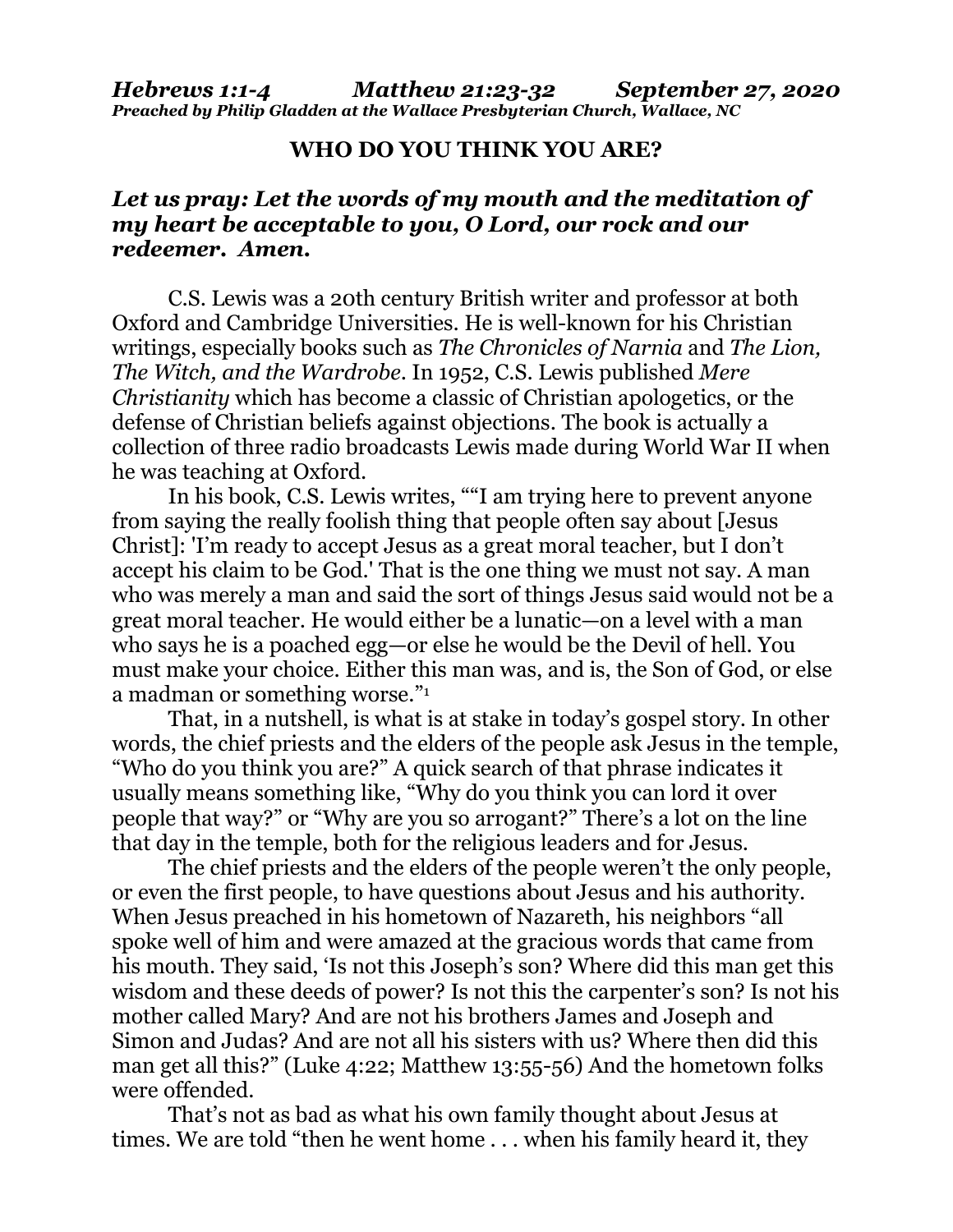went out to restrain him, for people were saying, 'He has gone out of his mind.'" Then the religious leaders showed up from Jerusalem and accused Jesus of being in cahoots with the Devil: "He has Beelzebul, and by the ruler of the demons he casts out demons." (Mark 3:19b-22)

And, of course, there was Peter's great confession of faith, "You are the Messiah, the Son of the living God" (Matthew 16:16) and the high priest's question after Jesus had been arrested, "I put you under oath before the living God, tell us if you are the Messiah, the Son of God." (Matthew 26:63)

So, there you have it, exactly what C.S. Lewis was talking about: "Either this man was, and is, the Son of God, or else a madman or something worse."

The religious authorities challenged Jesus' authority and asked him "Who do you think you are?" Remember the time Jesus asked his disciples, "Who do people say that I am?" The answers were all over the map — "Some say John the Baptist, but others Elijah, and still others Jeremiah or one of the prophets." (Matthew 16:14) Of course, that's exactly why the chief priests and the elders of the people were afraid of Jesus. They were afraid of the people, because the people regarded Jesus as a prophet.

As usual, Jesus answered the authorities' question about authority with a question of his own: "What do you think about John's baptism? Where did John get his authority?" The day before, Jesus had overturned the tables of the money changers in the temple. The next day, he turned the tables on these threatened chief priests and elders of the people. They tried to trap Jesus. If he said "My authority is from God" they could kill him for blasphemy. If he said "My authority is from the Devil" they could kill him. If he said "My authority is from myself" they could expose him as a fraud and discredit him.

But Jesus turned the question back on the religious authorities. When they mumbled under their breath, "We don't know," the bankruptcy of their authority was exposed. Two chapters later in Matthew's gospel, Jesus denounces the scribes and Pharisees, not for what they were teaching, but for what they were doing and not doing. 'The scribes and the Pharisees sit on Moses' seat; therefore, do whatever they teach you and follow it; but do not do as they do, for they do not practice what they teach." (Matthew 23:1- 3) In the temple that day, when his own authority was challenged by the religious authorities, Jesus threw it back in their faces: "Truly I tell you, the tax collectors and the prostitutes are going into the kingdom of God ahead of you. For John came to you in the way of righteousness and you did not believe him, but the tax collectors and the prostitutes believed him; and even after you saw it, you did not change your minds and believe him." (Matthew 21:31-32)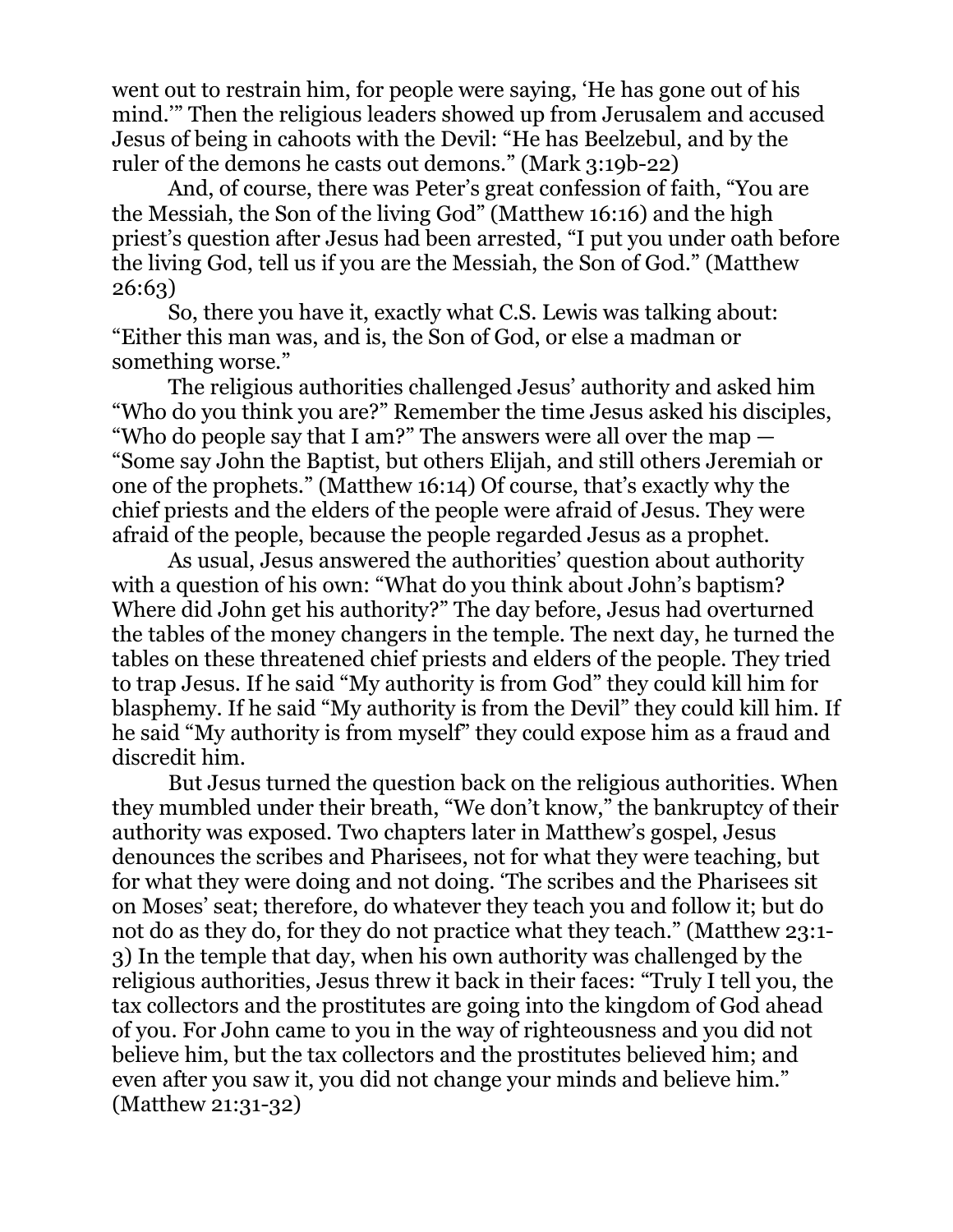Interestingly, maybe in a different tone of voice and with a different motivation, John himself asked Jesus the same kind of question. When John was in prison, he sent some of his disciples to ask, "Are you the one who is to come, or are we to wait for another?" Instead of giving a simple Yes or No answer, Jesus said, "Go and tell John what you hear and see: the blind receive their sight, the lame walk, the lepers are cleansed, the deaf hear, the dead are raised, and the poor have good news brought to them. And blessed is anyone who takes no offense at me." (Matthew 11:4-6)

The religious authorities wondered where Jesus' authority came from and refused to recognize what was right in front of their noses, but the people knew what they were hearing and seeing. Again and again, we hear that the people "were astounded at his teaching, for he taught them as one having authority, and not as their scribes . . . they glorified God, who had given such authority to human beings . . . 'What is this? A new teaching with authority!" (Matthew 7:28; 9:8; Mark 1:27) Just as the tax collectors and prostitutes believed John and changed their minds and had their lives changed, some of the people who saw and heard what Jesus did and said changed their minds and had their lives changed.

Earlier, I didn't finish the entire C.S. Lewis quote. Lewis wrote, "Either this man was, and is, the Son of God, or else a madman or something worse." Then he concluded, "You can shut him up for a fool, you can spit at him and kill him as a demon; or you can fall at his feet and call him Lord and God. But let us not come up with any patronizing nonsense about his being a great human teacher. He has not left that option open to us. He did not intend to."<sup>2</sup>

The religious authorities who were threatened by Jesus' authority tried to shut him up as a fool, they spit at him, and killed him as a demon. But this same Jesus, who is "the reflection of God's glory and the exact imprint of God's very being," still says and does the things of God in your life and mine and in the world today. So we have to make our own choice, just as the crowds and the disciples and the tax collectors and the prostitutes and the religious authorities had to do.

And, if as C.S. Lewis says, we choose to "fall at his feet and call him Lord and God," we need to take seriously what kind of authority Jesus has in our lives. So, let me ask you the question of the day: "Who do you think *you* are?" Let me share these questions and answers from the Children's Catechism of the Presbyterian Church (U.S.A.):

1. Who are you? I am a child of God.

2. What does it mean to be a child of God? That I belong to God, who loves me.

3. What makes you a child of God? Grace — God's free gift of love that I do not deserve and cannot earn.